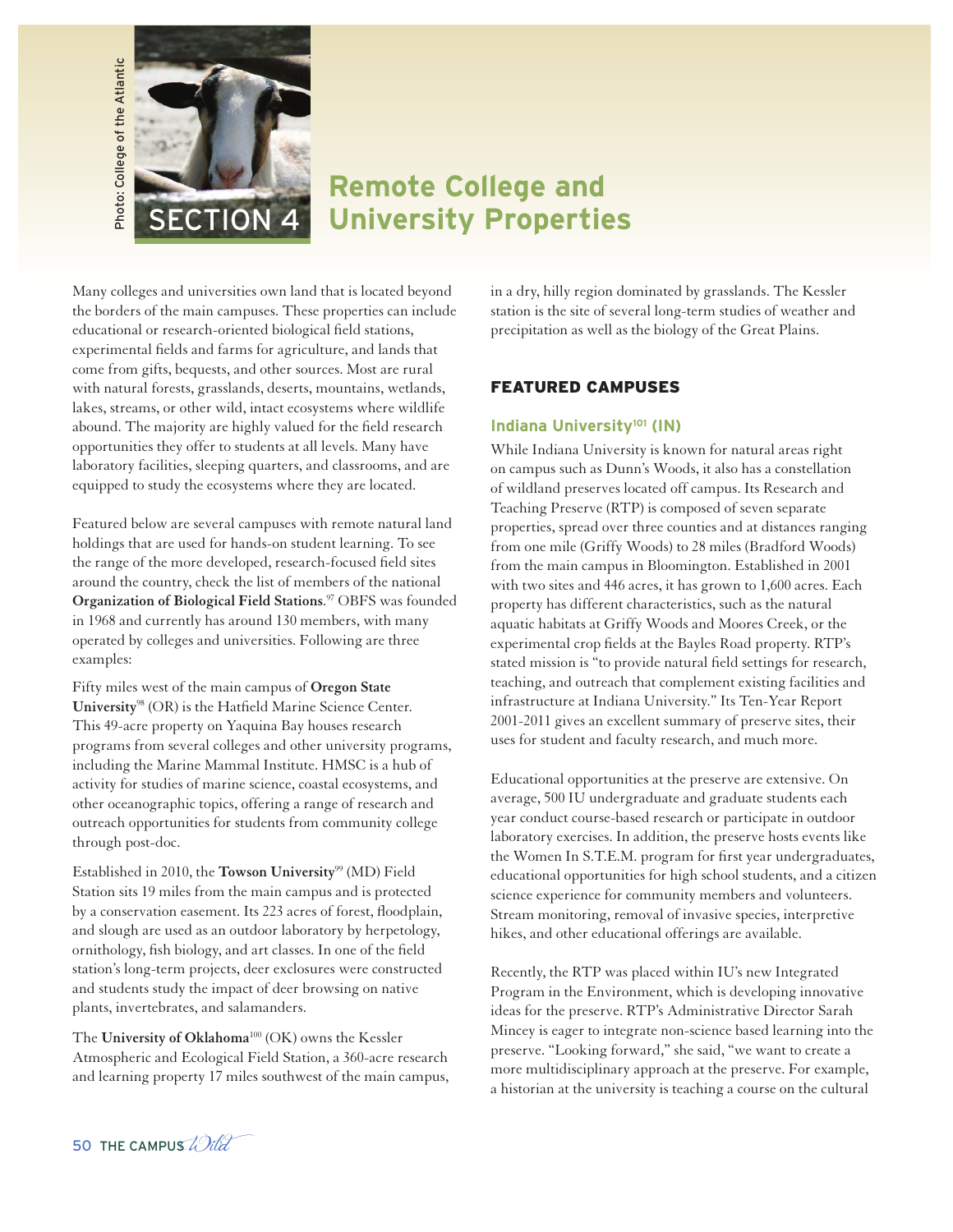

Students hike through the Lilly-Dickey Woods property, owned by Indiana University. Photo: Keith Clay

aspects of trees, and a portion of Lilly-Dickey Woods is dedicated to bringing the arts into the RTP experience. We are hoping writing courses and other outdoor programming will become a greater part of the preserve activities."

A wide range of scientific research is being conducted at preserve sites. At Lilly-Dickey Woods, a study of tree regeneration and carbon storage is taking place within a 25-hectare plot. This is part of a multi-institution project with the Smithsonian Center for Tropical Forest Science in which 24 countries, 53 forest plots, 4.5 million trees, and 8,500 species are being monitored across the globe with the goal of increasing understanding of forest ecosystems and climate change. At the study site, 35 species of woody plants and trees are being monitored, resulting in the mapping of more than 29,000 trunks and stems.

Research on the abundant wildlife at the various preserve sites has focused on such species as southern flying squirrels, whitetail deer, prairie voles, salamanders, dark-eyed juncos, cicadas, and other invertebrates, as well as invasive fish, mussels, and insects like the emerald ash borer. Research and teaching opportunities for students, faculty, and others at the RTP are constantly evolving.

### **Ithaca College<sup>102</sup> (NY)**

Of the four Natural Lands (ICNL) reserves owned by Ithaca College, two are located a few miles south of campus. All are managed by committees composed of IC students, faculty, and staff. The two remote properties are the Ithaca College Natural Resource Reserve and the Bob Robinson Family Reserve (for the two natural areas located on campus, see Section 3). The Natural Resource Reserve is a rural reserve of 46 acres

that supports teaching and research in forestry management for students in the Topics in Natural Resources and Ecology course. As part of the management of the reserve, students participate in thinning trees, a regular practice to ensure the healthy growth of the forest. The Bob Robinson Family Reserve is 82 acres of upland and riparian flood plain forests of oak, eastern hemlock, tulip popular, and white pine, with a creek that is ideal habitat for trout and other native fish. The Robinson reserve provides a study opportunity for students to examine the relationship between eastern hemlock trees, stream water quality, and breeding populations of native trout. Other courses that use the two preserves as outdoor labs include the Environmental Sentinels, which uses wilderness awareness training to teach local natural history and ecology, and Land Use and Management, a course that focuses on land use science.

Two off-campus parcels, totaling 128 acres, are protected as part of the Ithaca College Natural Lands reserve system. Photo: David J. Eagan



## **Harvard University<sup>103</sup> (MA)**

The Harvard Forest, a property of Harvard University, is a 3,750-acre field site for research and education located 70 miles west of campus. Established in 1907, it has been a nationally prominent site for studies of biodiversity, conservation, invasive species, ecosystem processes, carbon cycling, and, most recently, for research on the successional ecology of returning a golf course to a meadow. Since 1988, Harvard Forest has been part of the Long Term Ecological Research program of the National Science Foundation.

On average about 1,000 students a year (K-12 and beyond) visit or study the Harvard Forest. Undergraduate and graduate students from Harvard conduct research for courses or thesis projects. A summer research program involves 20 to 30 undergraduates who conduct a range of independent research on wildlife and conservation topics. Of that number, around 80% come from different schools and 20% from Harvard.